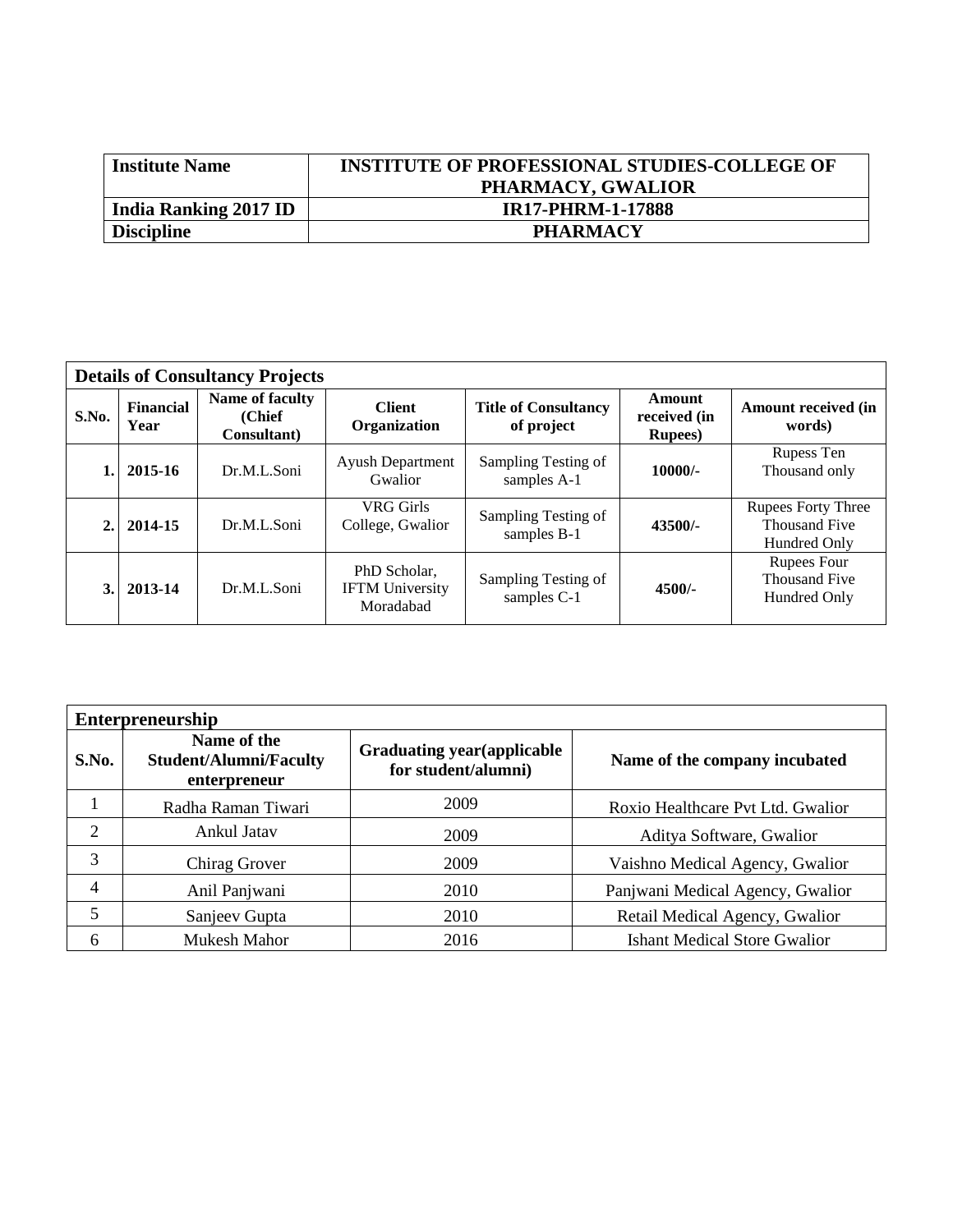| <b>Institute Name</b>        | <b>INSTITUTE OF PROFESSIONAL STUDIES-COLLEGE OF</b> |
|------------------------------|-----------------------------------------------------|
|                              | PHARMACY, GWALIOR                                   |
| <b>India Ranking 2017 ID</b> | <b>IR17-PHRM-1-17888</b>                            |
| <b>Discipline</b>            | <b>PHARMACY</b>                                     |

| Details of Top Universities from where students have enrolled in your institution to pursue higher<br>studies |                               |                                                                              |                           |                                                 |                      |  |  |  |
|---------------------------------------------------------------------------------------------------------------|-------------------------------|------------------------------------------------------------------------------|---------------------------|-------------------------------------------------|----------------------|--|--|--|
| S.No.                                                                                                         | Name of student               | Name of top<br><b>University/Institution from</b><br>where student graduated | <b>Graduating</b><br>year | Program enrolled in your<br>institution(PG/PhD) | Year of<br>admission |  |  |  |
| $\mathbf{1}$                                                                                                  | Kaushal Kumar Gupta           | RGPV, Bhopal                                                                 | 2016                      | M.Pharm (Pharmaceutics)                         | 2016                 |  |  |  |
| $\overline{2}$                                                                                                | Lokesh Shakya                 | RGPV, Bhopal                                                                 | 2016                      | M.Pharm                                         | 2016                 |  |  |  |
| 3                                                                                                             | Neetu Shekhawat               | RGPV, Bhopal                                                                 | 2016                      | M.Pharm                                         | 2016                 |  |  |  |
| $\overline{4}$                                                                                                | Saddam Hussain Khan           | RGPV, Bhopal                                                                 | 2016                      | M.Pharm                                         | 2016                 |  |  |  |
| 5                                                                                                             | Shabnam Ara                   | RGPV, Bhopal                                                                 | 2016                      | M.Pharm                                         | 2016                 |  |  |  |
| 6                                                                                                             | Abhimanyun Bagbe              | RGPV, Bhopal                                                                 | 2014                      | M.Pharm                                         | 2016                 |  |  |  |
| $\overline{7}$                                                                                                | Aman Shrivastava              | RGPV, Bhopal                                                                 | 2016                      | M.Pharm                                         | 2016                 |  |  |  |
| 8                                                                                                             | Amrita Kushwaha               | RGPV, Bhopal                                                                 | 2015                      | M.Pharm                                         | 2016                 |  |  |  |
| 9                                                                                                             | Brijesh Singh Bouddh          | RGPV, Bhopal                                                                 | 2012                      | M.Pharm                                         | 2016                 |  |  |  |
| 10                                                                                                            | Deepak Ratnakar               | RGPV, Bhopal                                                                 | 2016                      | M.Pharm                                         | 2016                 |  |  |  |
| 11                                                                                                            | Harendra Pal Singh<br>Ahirwar | RGPV, Bhopal                                                                 | 2016                      | M.Pharm                                         | 2016                 |  |  |  |
| 12                                                                                                            | Lalit Maheshwari              | RGPV, Bhopal                                                                 | 2015                      | M.Pharm                                         | 2016                 |  |  |  |
| 13                                                                                                            | Monesh Kushwaha               | RGPV, Bhopal                                                                 | 2002                      | M.Pharm                                         | 2016                 |  |  |  |
| 14                                                                                                            | Nagma Khan                    | RGPV, Bhopal                                                                 | 2016                      | M.Pharm                                         | 2016                 |  |  |  |
| 15                                                                                                            | Pooja Raj                     | RGPV, Bhopal                                                                 | 2016                      | M.Pharm                                         | 2016                 |  |  |  |
| 16                                                                                                            | Sapna Sengar                  | RGPV, Bhopal                                                                 | 2016                      | M.Pharm                                         | 2016                 |  |  |  |
| 17                                                                                                            | Satyavir Prajapati            | RGPV, Bhopal                                                                 | 2016                      | M.Pharm                                         | 2016                 |  |  |  |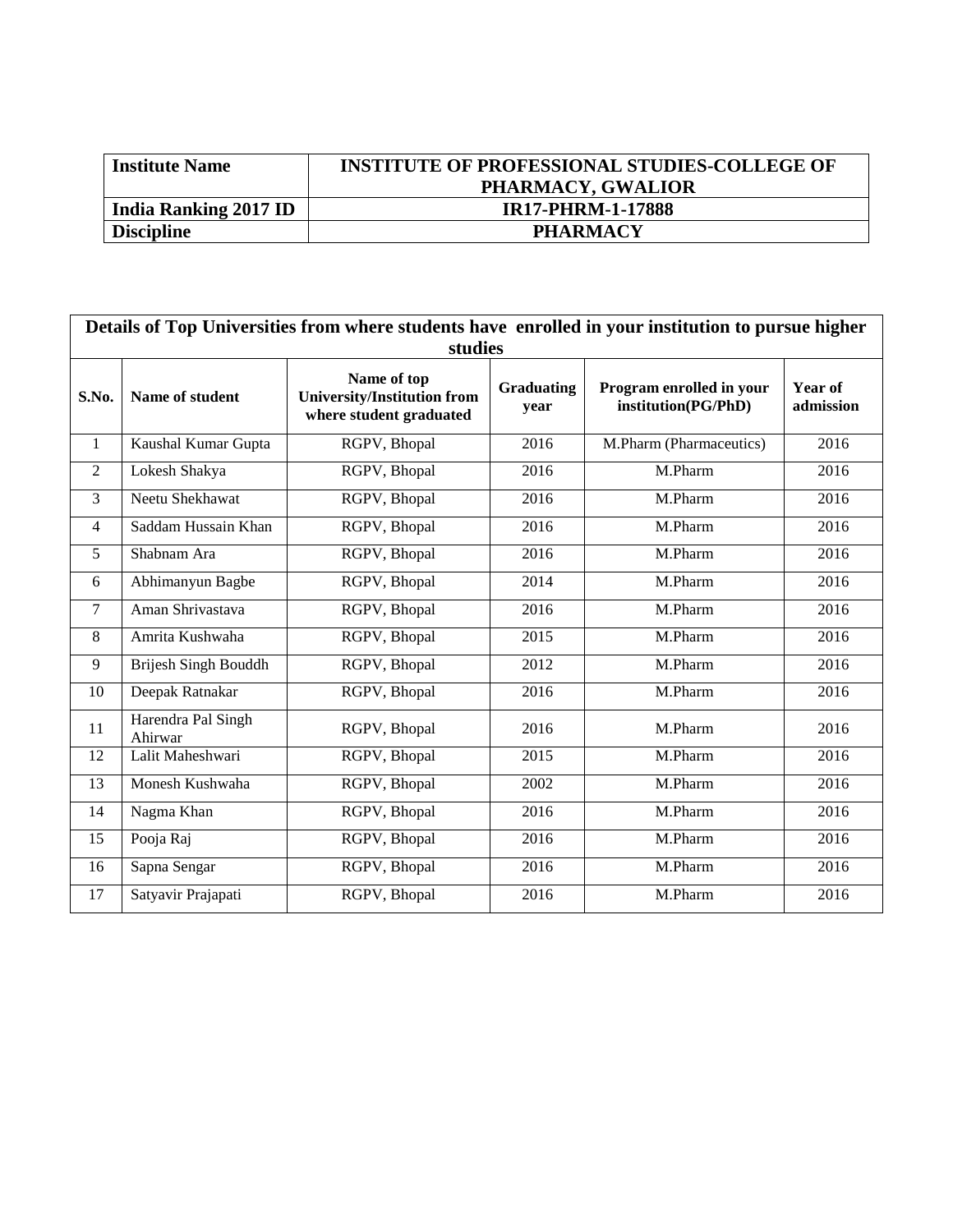| <b>Institute Name</b> | <b>INSTITUTE OF PROFESSIONAL STUDIES-COLLEGE OF</b> |
|-----------------------|-----------------------------------------------------|
|                       | PHARMACY, GWALIOR                                   |
| India Ranking 2017 ID | <b>IR17-PHRM-1-17888</b>                            |
| <b>Discipline</b>     | <b>PHARMACY</b>                                     |
|                       |                                                     |

| <b>Sponsored Research Projects</b> |                          |                                                          |                                         |                                                                                                                                      |                                       |                           |                                                                        |                                                                  |
|------------------------------------|--------------------------|----------------------------------------------------------|-----------------------------------------|--------------------------------------------------------------------------------------------------------------------------------------|---------------------------------------|---------------------------|------------------------------------------------------------------------|------------------------------------------------------------------|
| S.No                               | <b>Financial</b><br>Year | Name of<br><b>Faculty</b><br>(Principal<br>Investigator) | Name of the<br><b>Funding</b><br>agency | Title of the<br>Project                                                                                                              | <b>Sanctioned</b><br>order no.        | <b>Sanctioned</b><br>date | <b>Amount</b><br><b>Received</b><br>$(\mathbf{In})$<br><b>Rupees</b> ) | <b>Amount</b><br>received<br>(in words)                          |
| 1.                                 | 2015-16                  | N <sub>il</sub>                                          | $\overline{\phantom{a}}$                |                                                                                                                                      | ٠                                     | $\blacksquare$            |                                                                        | $\blacksquare$                                                   |
| 2.                                 | 2014-15                  | Dr.Manoj<br>Goyal                                        | MPCST,<br>Bhopal                        | "Developmen<br>t and<br>Pharmacologi<br>cal<br>Evaluation of<br>Floating<br>Microspheres<br>for The<br>Treatment Of<br>Peptic Ulcer" | 5314/CST/<br>R&D<br>(BioSci)/20<br>15 | 16/01/2015                | 3,68,000/-                                                             | Rupees<br>Three Lakh<br><b>Sixty Eight</b><br>Thousand<br>only/- |
| 3.                                 | 2013-14                  | Dr.Atul<br>kaushik                                       | MPCST,<br>Bhopal                        | Synthesis of<br>some newer<br>Triazole<br>derivatives<br>and<br>Evaluation of<br>their<br>biological<br>activity                     | A/R&D(BS)<br>$)-02/05$                | 03/07/2012                | 3,58,000                                                               | Rupees<br>Three Lakh<br>Fifty Eight<br>Thousand<br>only/-        |